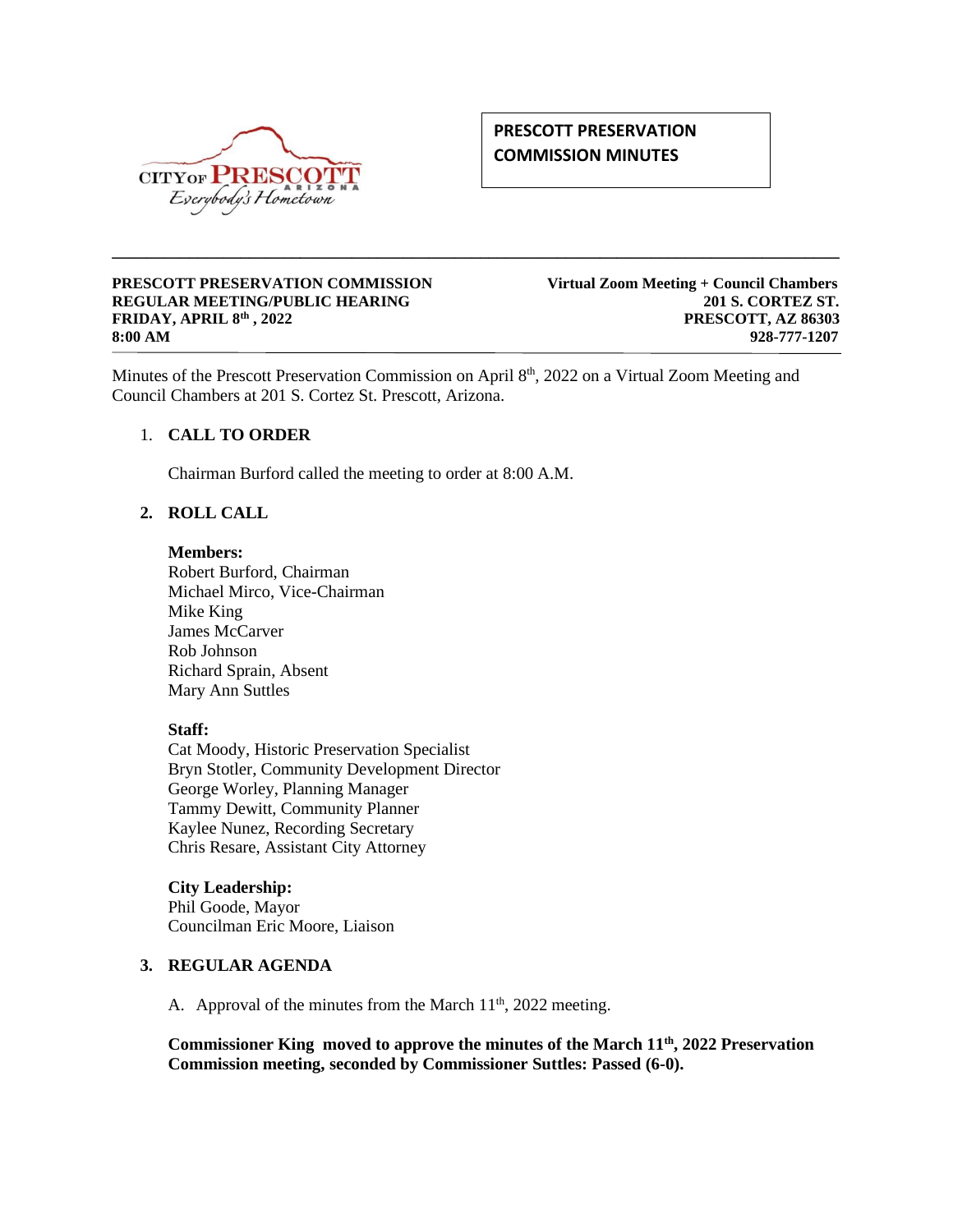B. **HP22-002** 109 S Pleasant St. APN: 110-01-006. Historic Preservation District #13, Southeast Prescott. Request approval for removal of rear shed structure and construction of garage/shop accessed from alley.

Historic Preservation Specialist Cat Moody presented aerial and perspective photos of the subject property, explaining that it is in the National (Historic) Register. The style is Victorian mélange and was constructed in 1901 as the Burmister/Storey residence. The rear shed and portable carport structure will be removed and a new,  $34' \times 24'$  garage shop will be built in the rear and will match finish elements found on the main house.

Chairman Burford commented that there are several utilities near the proposed garage site and, as such, it will be important to adhere to setbacks and possibly adjust location if utility lines are found.

Commissioner Suttles asked whether the new garage would have electricity, owner and applicant Joe Smith answered that it would.

Commissioner McCarver asked what the setbacks for the garage would be. Cat Moody answered that it would be 5' in the rear and 7' on the side. Mr. McCarver asked whether there are any additional requirements for demolishing a Historic structure, Ms. Moody answered that there aren't for residential structures.

#### **Commissioner Suttles moved to approve HP22-002 seconded by Commissioner Mirco: Passed (6-0).**

C. **HP22-004** 309 E Gurley St. APN: 109-01-054. Historic Preservation District #13, Southeast Prescott. Request approval for remodel of main house and new carriage house in rear

Mrs. Moody presented aerial and perspective photos of the subject property, she also presented Architectural plans of the proposed project. Interior scope of work includes: removal of some walls, new mechanical and plumbing systems, reconfiguring the staircase and full bathroom and kitchen remodels. Exterior scope of work includes: replacing front stair and second floor porch railing with (Victorian) period appropriate railings, a two story (428 sq ft) addition on rear of building, new windows, and doors to match existing style and reinforcing/reconstructing native stone foundations walls where needed. Applicants are also proposing construction of a new, 14' x 22' carriage house in rear of property to match the main house.

Applicant and owner, Robert Seals, answered that this will be him and his wife's home. He acquired a strip of land on the east side recently to mitigate sharing the driveway with that adjacent business owner. He commented that this project has been a good challenge, which Mrs. Moody thanked him for taking on.

Chairman Robert Burford clarified whether the residence would have access from Gurley Street and the (south) alley, Mr. Seals answered that it would.

Commissioner Suttles asked whether they were the only residential use in that area, Mr. Seals answered that it is zoned commercial, but they intend to use it as a residence. Ms. Moody confirmed that it is in Business General (BG) zoning, which allows both residential and commercial uses. Commissioner Suttles also asked whether the Commission was approving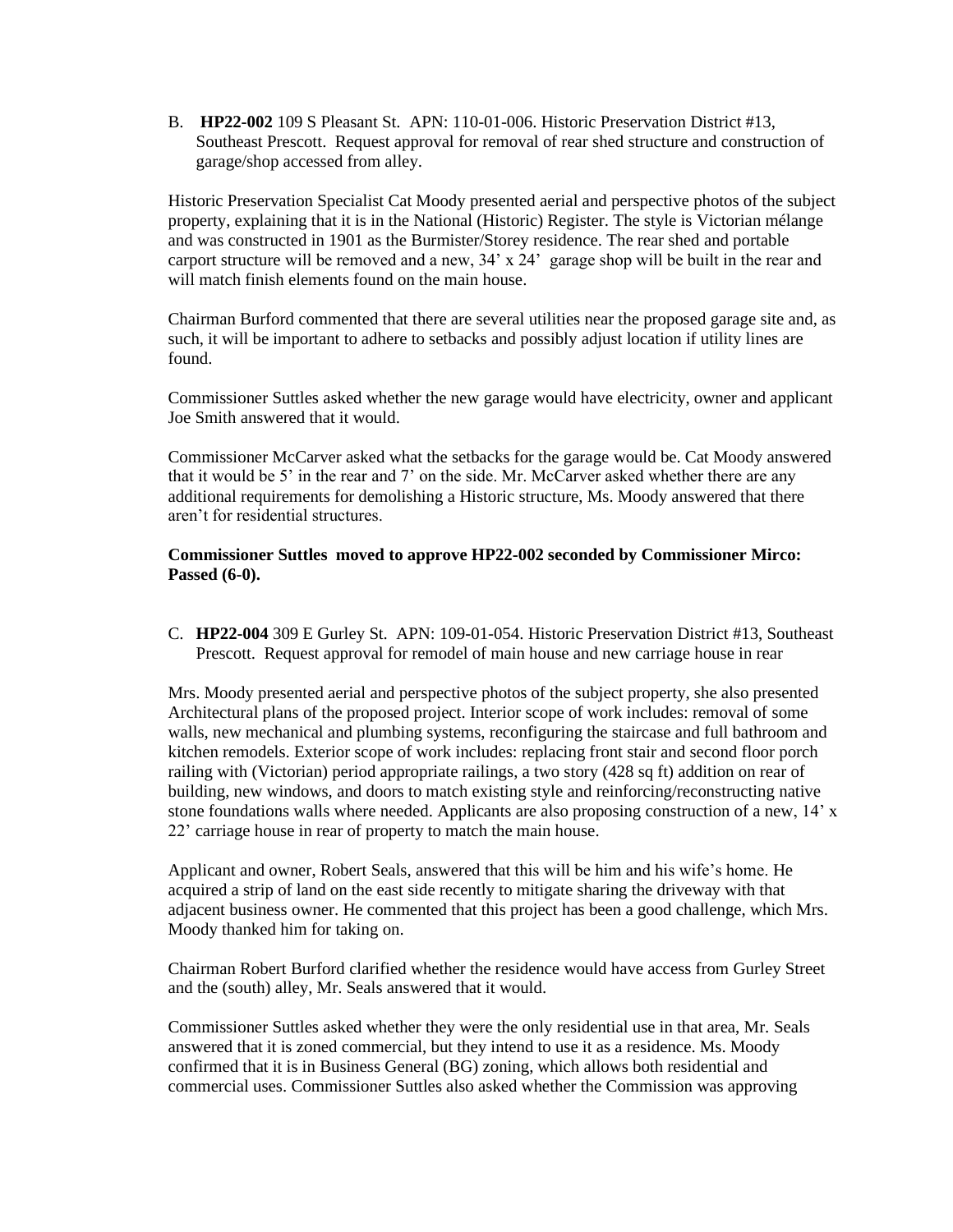exterior changes only; Ms. Moody confirmed that is correct, they are only concerned with items that can impact the exterior appearance.

#### **Commissioner King moved to approve HP22-004 seconded by Commissioner Suttles: Passed (6-0).**

D. **HP22-006** 119 W Goodwin St. APN: 109-02-072. Historic Preservation District #1, Courthouse Plaza. Request approval for temporary decorative fencing, wall, and signage.

Mrs. Moody presented aerial and perspective photos of the subject property, she also presented a site plan and pictures of a diorama of the proposed project. The project scope includes: perimeter barrel and wood fencing, entry signage, rustic wood fence walls and shade structures along the east and south sides, a 10 ft high rustic wood backdrop in the southeast corner, a 10' x 10' stage in front of the backdrop and overhead string lighting. The use would only be permitted for one year. Ms. Moody commented that if it were a permanent installation, it would not be appropriate for the Courthouse Plaza district.

Commissioner Suttles asked for clarification on the one-year status, Mrs. Moody answered that the one-year period was her recommendation so that the applicant would need to come back to the Preservation Commission to renew/extend the period.

Applicant Doug Reed with Tour Prescott answered that the east and south side fencing and lights are for security as well as paying homage to the historic Ruffner plaza stables.

Chairman Burford asked whether the applicant was the owner of the property, he answered that he is not, that Ponderosa Hotel Group owns it.

Commissioner Mirco mentioned that the site was deemed 'contaminated'; Mrs. Moody clarified that it used to be a gas station and has been monitored for several years as a result. Commissioner King also commented that the underground tanks have been removed from the site.

Chairman Burford asked for further clarification on the 'temporary' status. Mr. Reed answered that the temporary use permit (TUP) was recommended to him as it is a seasonal use. Planning Manager George Worley explained that TUPs are generally for uses that don't require a permanent building and are good for 6 months but can be renewed. Mr. Worley cited other examples of TUPs including Christmas tree sales and farmers markets.

Commissioner Mirco commented that he is not 'crazy' about the barrel fencing. Mr. Reed answered that the drums are meant to represent old, blacksmith barrels. He also explained that the barrels are a mix of steel and plastic barrels. Commissioner Mirco expressed concern about the lack of consistency among the materials.

Commissioner Johnson asked whether the barrels would all be painted to look alike. Mr. Reed answered that they would.

Commissioner McCarver asked about the site surface. Mr. Reed answered that it is decomposed granite. Mr. McCarver asked whether there would be food trucks, Mr. Reed answered that they are trying to move away from the food truck concept and would mostly rent out for private events. If a food truck(s) is used it will be parked on the street.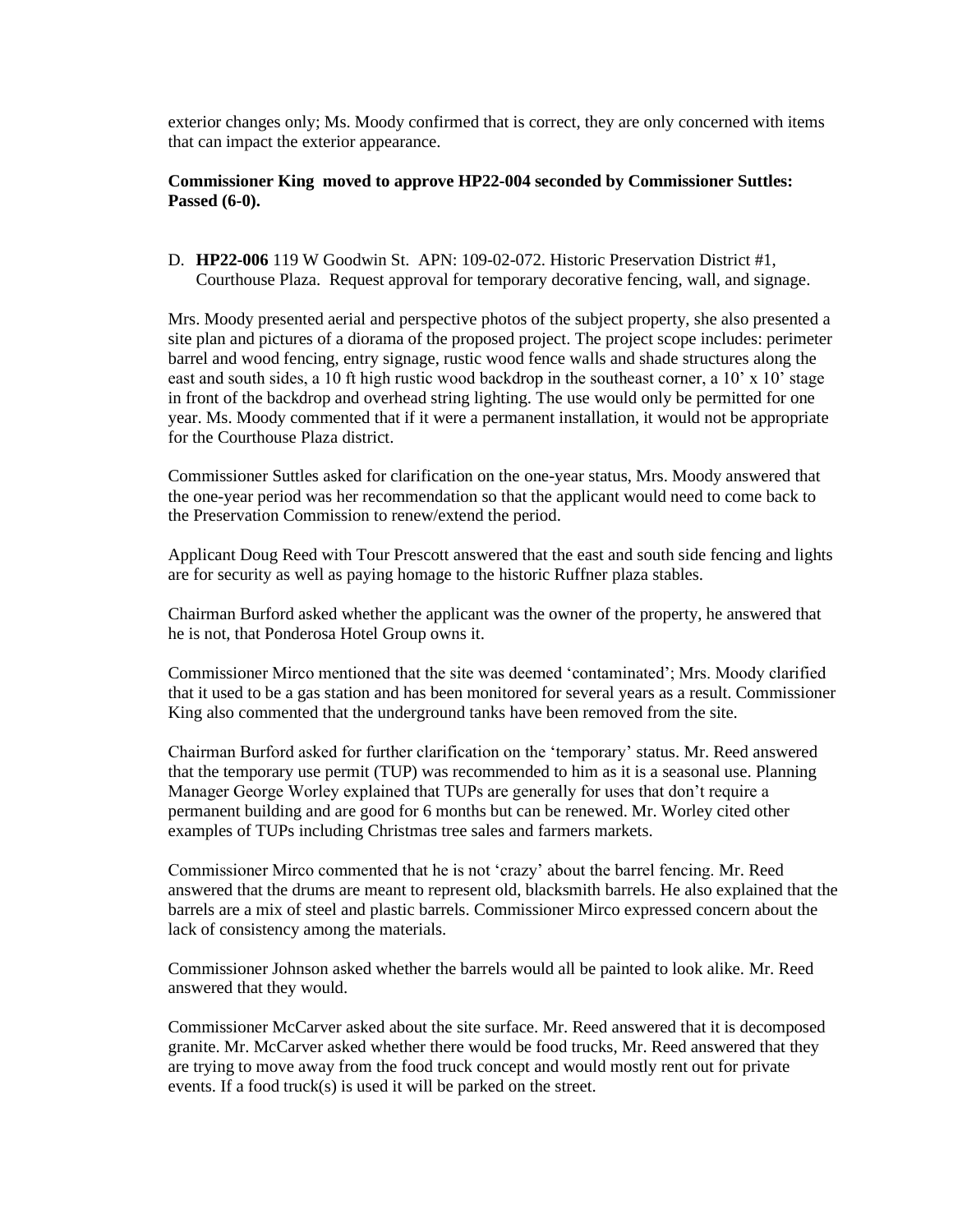Chairman Burford asked whether there was any oversight on the signage. Mrs. Moody answered that the applicant would have to adhere to the sign code (per the Land Development Code)

**Commissioner Suttles moved to approve HP22-006 with stipulation that the temporary decorative fencing, wall, and signage only remain for a one-year period, with review by Preservation Commission if the structures are to remain, the motion was seconded by Commissioner King : Passed (6-0).**

E. **HP22-007** 1099 Old Hassayampa Ln. APN: 108-07-166. Historic Preservation District #15, Historic Homes at Hassayampa. Request approval for garden shed in rear of property.

Mrs. Moody presented aerial and perspective photos of the subject property as well as a site plan. The building is on the National Register, is a hybrid vernacular cottage/bungalow and was built between 1940-1941. The applicant proposes to erect a 10' x 12' shed in the back yard which features a 4' wide door, horizontal siding as well as a vent and sliding window. The shed will be painted to match the main house. It will be visible from the side yard but not from the front (Old Hassayampa Ln.).

Chairman Burford asked whether the shed would be site built. Mrs. Moody answered that it would not, owner and applicant Larry Greenhill clarified that it would be brought in (in pieces) and assembled on site by Tuff Shed. Mr. Burford asked what the city would require in terms of permits. Planning Manager George Worley answered that it would require a Site Plan permit, where staff will verify that it meets required setbacks.

Commissioner Mirco asked if there was a reason they were putting it in the far corner. Mr. Greenhill answered that it is so it will be closer to the garden.

Commissioner Johnson asked for clarification on the notes in the staff report about the maximum of three accessory structures, Mrs. Moody clarified that this would be their third accessory structure and, as such, no more will be allowed.

Commissioner McCarver asked whether there were any limits on the square footage of the accessory structures. Mrs. Moody answered that the Land Development Code only allows the combined square footage of all accessory structures to be 50% of that of the main home.

**Commissioner King moved to approve HP22-007 seconded by Commissioner Mirco : Passed (6-0).**

#### **4. UPDATE OF CURRENT EVENTS OR OTHER ITEMS OF NOTE**

Chairman Burford asked for an update on the Food Truck Park at the corner of Willis St. and S. Montezuma. Mrs. Moody answered that the building permit has been issued and that the project is meant to be permanent.

Commissioner Johnson asked whether Mrs. Moody has heard back from the applicant for the hotel on Whiskey Row. Mrs. Moody commented that she has not and advised all parties interested that they should watch Agenda postings on the website closely to see when it is reapplied for.